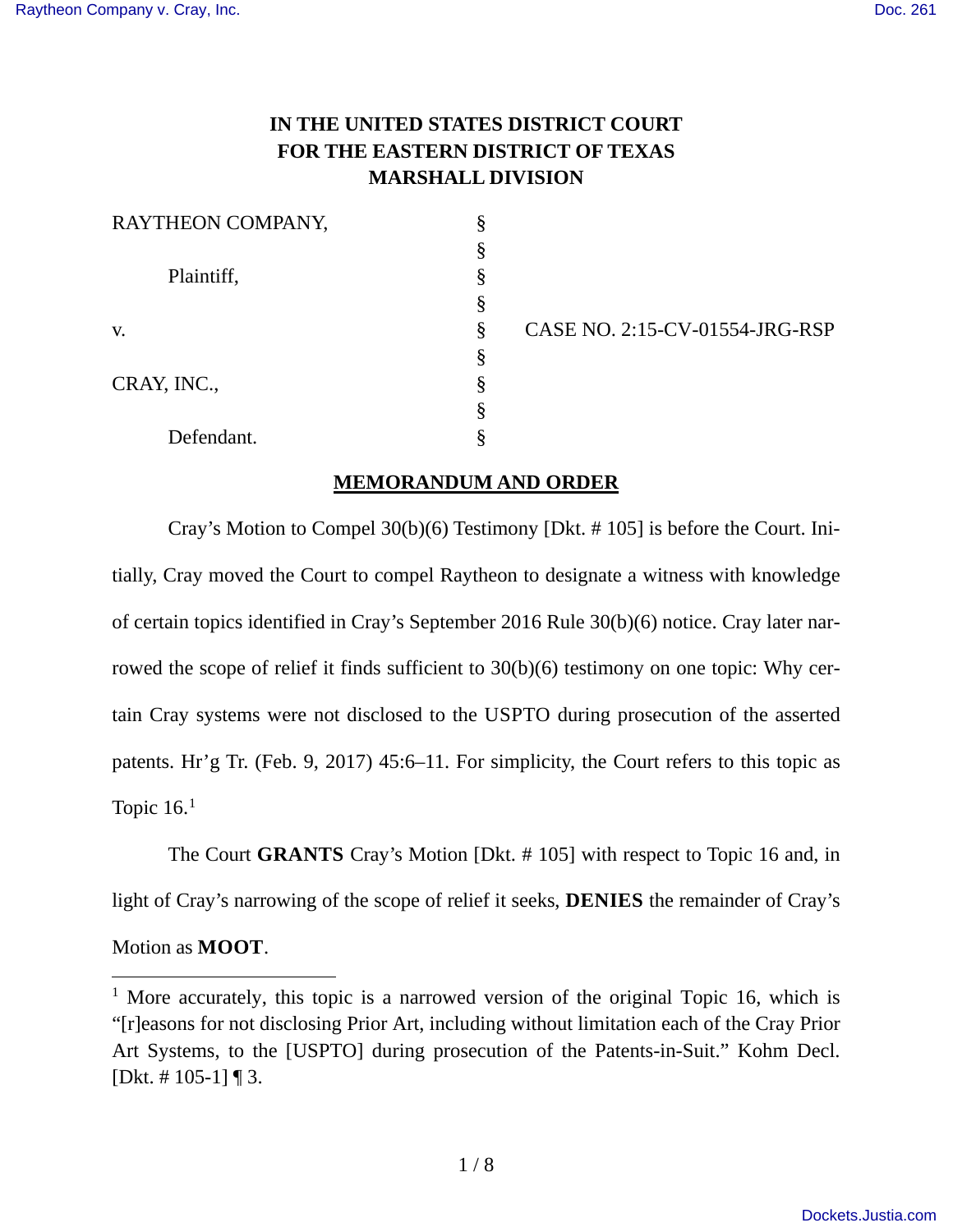## **I. BACKGROUND**

In September 2016, Cray served Raytheon with a Rule 30(b)(6) notice partly directed to the asserted patents. Kohm Decl. [Dkt. # 105-1] ¶ 2. Specifically, Cray sought Raytheon's testimony concerning (1) the development and patenting of the inventions claimed in the asserted patents (Topics 2, 6, 7, 16, and 17), and (2) prior art related to the asserted patents (Topics 15–19). *Id.* ¶ 3.

Initially, Raytheon refused to provide a corporate witness for these topics. Raytheon claimed (1) the topics were better suited for other types of discovery, and (2) discovery on the topics was cumulative given that Raytheon had already provided detailed responses to Cray's interrogatories on these issues. Stringfield Decl. [Dkt. # 115-1] ¶ 9; *see also* Kohm Decl. [Dkt. # 105-1] ¶ 5.

Eventually—and after Cray filed its motion—Raytheon provided Mark White to testify on these topics on its behalf. Stringfield Decl. [Dkt. # 115-1] ¶ 4. But after White's deposition, Cray refused to withdraw its motion as moot because it claimed White was not adequately prepared to testify. *See, e.g.*, Hr'g Tr. (Feb. 9, 2017) 34:20–35:5. As an example, Cray referred to this testimony concerning its Red Storm system:

> **Q. Let me ask you this: As Raytheon's witness on this topic,--**

**Q.--knowledge of the prior art, reasons for disclosing or not disclosing prior art to the patent office, do you have any affirmative testimony to provide regarding Raytheon's reasons for not disclosing Red Storm?**

A. No.

A. Yes, sir.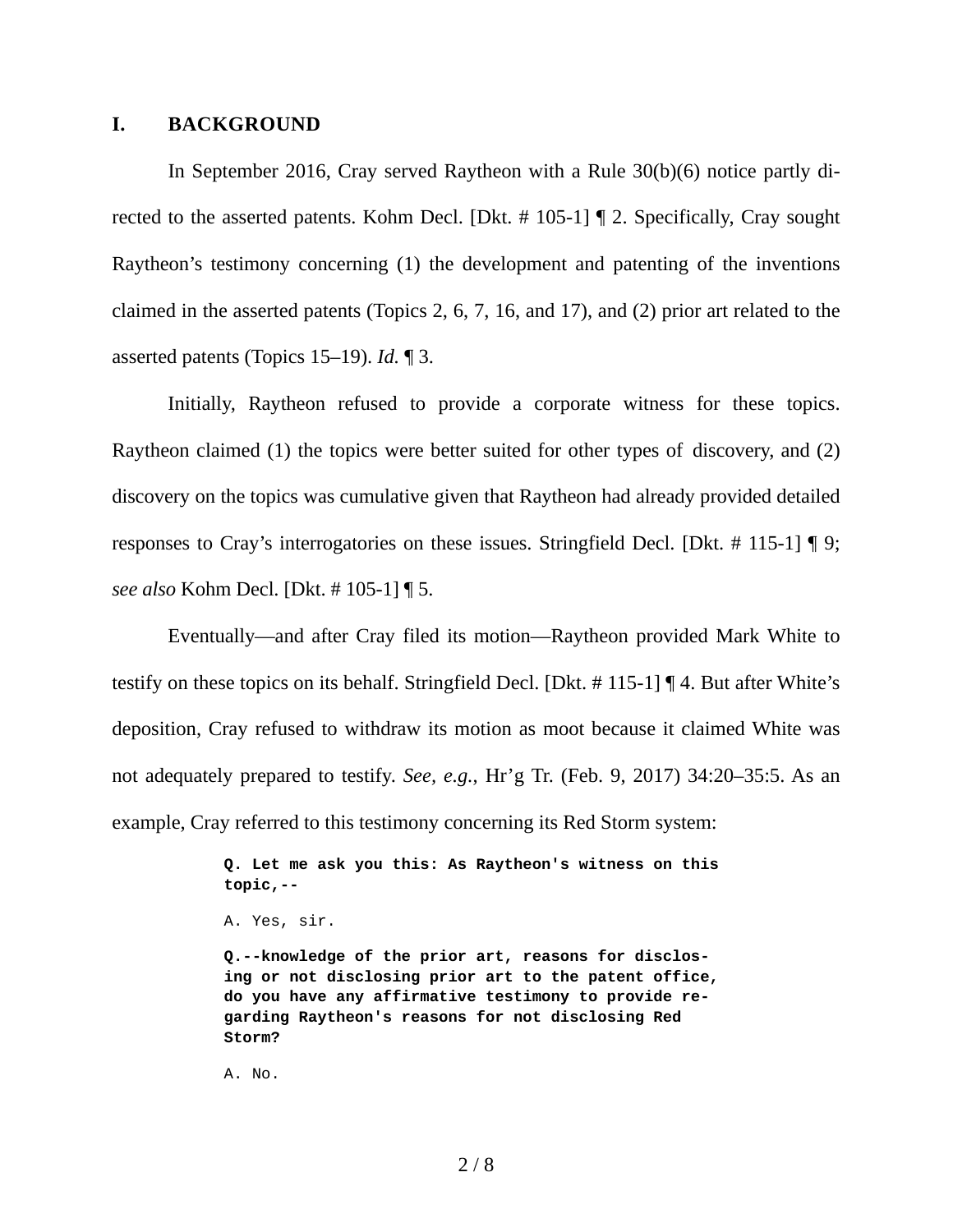**Q. Okay.**

A. We would have disclosed it had we thought it was material and had access to that material.

**Q. And who did you talk to to support that position?**

A. No, that's our standard company policy.

**Q. All right. But you didn't talk to anyone involved in the actual prosecution of the '909 patent to make that statement?**

A. No, sir.

**\* \* \***

### **Q. Are you able to provide any affirmative testimony regarding Raytheon's actual reasons for not disclosing Red Storm to the PTO?**

A. I don't know that we didn't--didn't try to disclose Red Storm. I don't--I don't see it on the list, but had we been able to and were directly aware and thought it was material, we would have disclosed it.

#### **Q. And who did you discuss that with to make that testimony today?**

A. That is our standard policy of our company, to go through that process. We do not want to withhold anything that would potentially invalidate a potential patent of any kind.

#### **Q. And how do you know that no one violated that policy in this case?**

A. Raytheon is a very highly honest and--company of integrity. It's one of our pillars. We are expected to keep some of our nation's greatest secrets, so that means, in my mind, we have some of the highestintegrity employees.

With that said, I have no in- --have no indication and no expectation that any of the inventors withheld anything.

#### **Q. And did you talk to anyone to form the basis of that statement?**

A. That is my opinion, over 31 years of working in a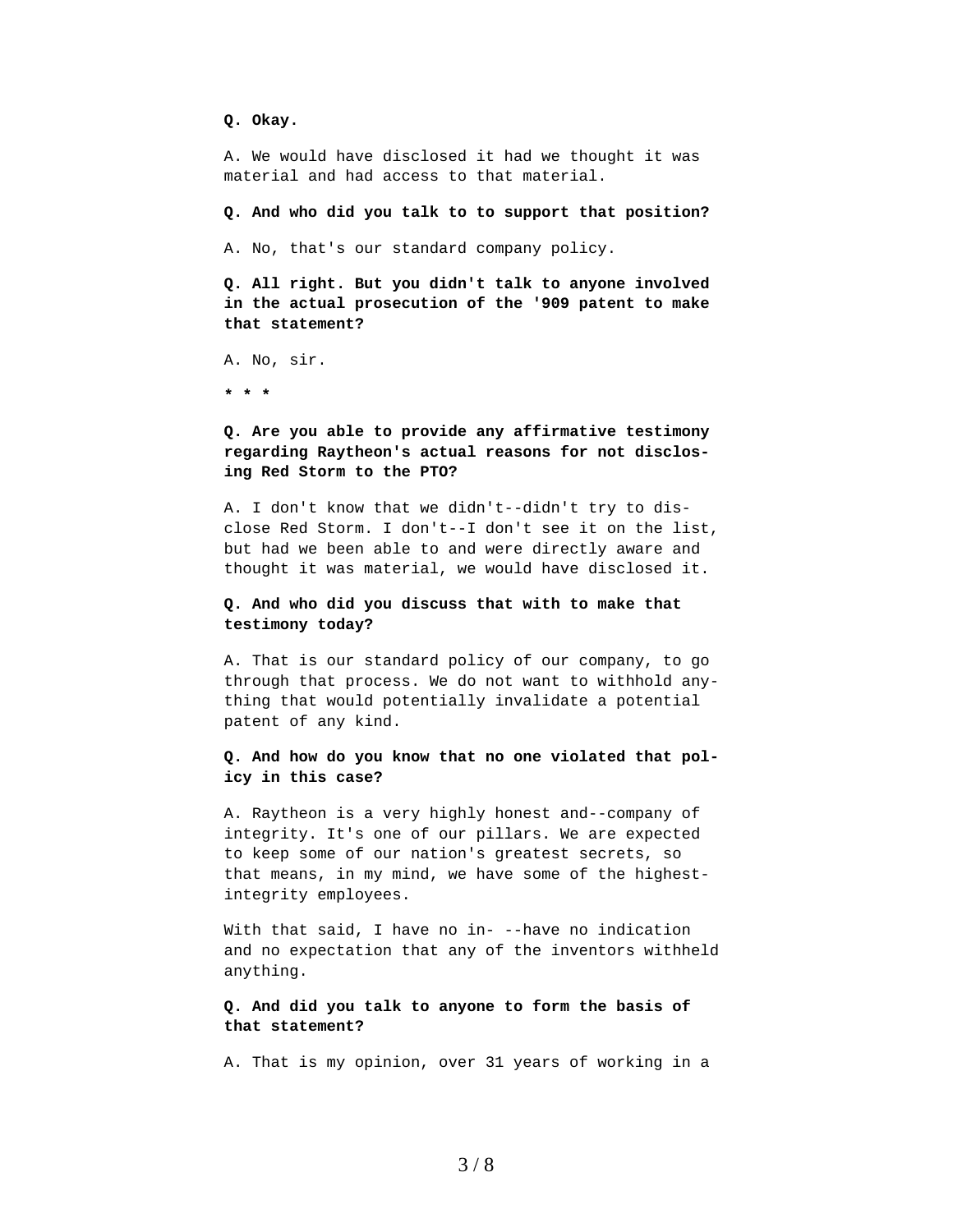company with many, many employees, including some of these inventors. **Q. Did you talk to anyone prior to your deposition today about the Red Storm system?** A. No. **Q. Did you--based on that, am I safe to assume that you did not ask them about whether they disclosed Red Storm to the PTO?** A. I did not ask. **Q. And am I safe to assume, then, that you also did not discuss with anyone the reasons either for or- let me rephrase. Am I also safe to assume that you did not speak with anyone about reasons for disclosing or not disclosing Red Storm to the PTO?** A. That's correct; I didn't talk to anyone.

White Tr. (Nov. 16, 2016) 155:10–158:19 (objections omitted). Cray also referred to this

testimony concerning its T3E system:

**Q. Okay. We established earlier that Raytheon had knowledge of the Cray T3E system?** A. They had some knowledge. Based upon one of the viewgraphs I saw, there were some elements of what that system was capable of. **Q. But you didn't actually talk to anyone about that, right?** A. No, sir. **Q. Did you talk to anyone [about] why the Cray T3E system was not disclosed in the application leading to the '909 patent?** A. Was it not disclosed? **Q. I will represent to you it was not disclosed.** A. It must have not come up during the search for the prior art amongst those hundreds and hundreds of oth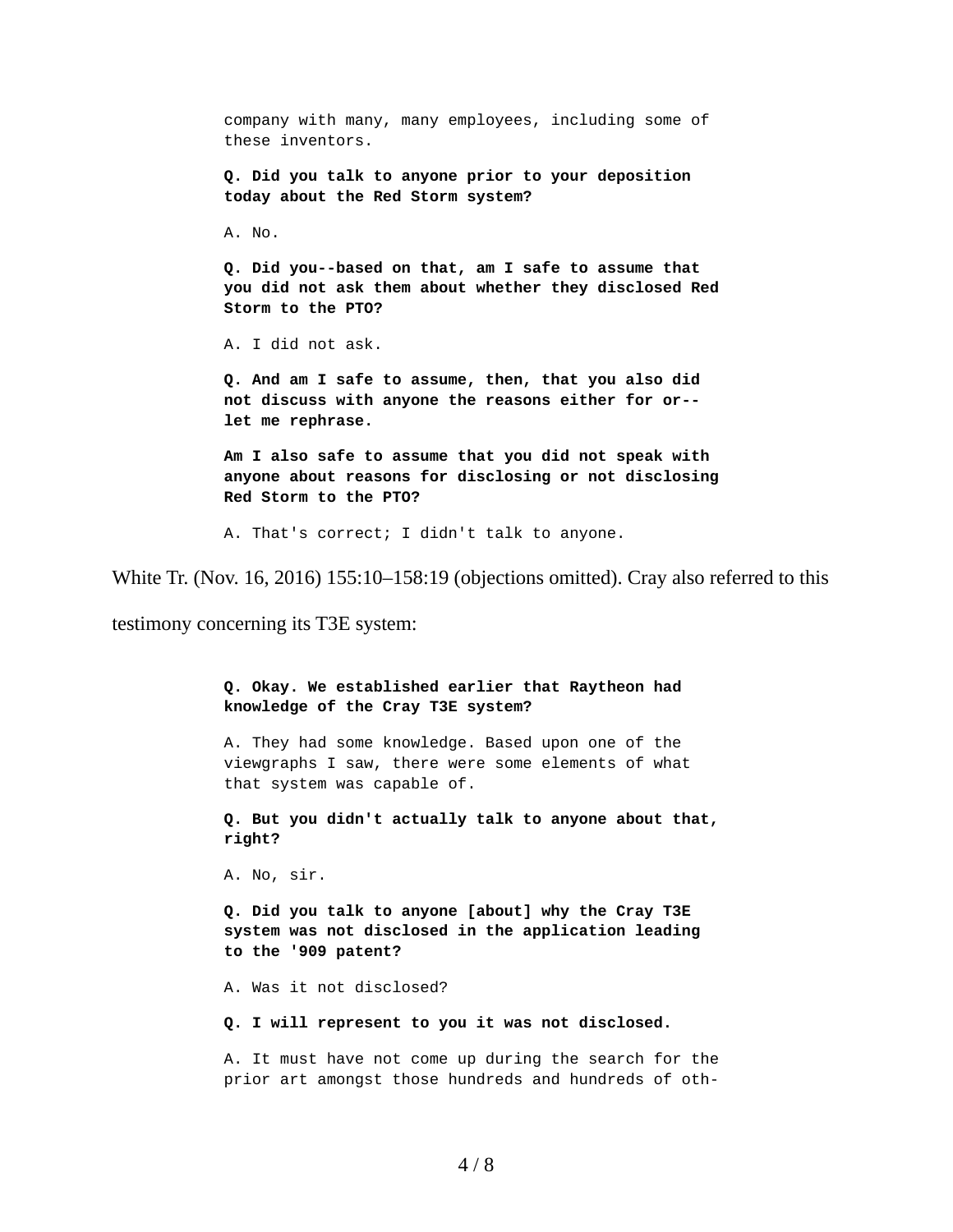er documents. I don't know why it wasn't disclosed.

White Tr. (Nov. 16, 2016) 238:19–239:18 (objections omitted).

According to Cray, this testimony shows White was not properly prepared to discuss the reasons why certain Cray systems were not disclosed to the USPTO during prosecution of the asserted patents.

### **II. APPLICABLE LAW**

A party served with a Rule 30(b)(6) deposition notice must respond in one of two ways: (1) designate a person to testify at a deposition, or (2) move for a protective order. *Ferko v. National Ass'n for Stock Car Auto Racing, Inc.*, 218 F.R.D. 125, 133 (E.D. Tex. 2003). If the deponent designates a person to testify, the deponent must designate someone with knowledge of the matters sought by the noticing party and prepare that person to answer the questions posed about the subject matter. *Brazos River Authority v. GE Ionics, Inc.*, 469 F.3d 416, 433 (5th Cir. 2006) ("The deponent must prepare the designee to the extent matters are reasonably available, whether from documents, past employees, or other sources."); *see also Bowoto v. ChevronTexaco Corp.*[, No. C 99–02506 SI, 2006 WL](https://1.next.westlaw.com/Link/Document/FullText?findType=Y&serNum=2008378594&pubNum=0000999&originatingDoc=I610c0dd6fc6211e1b343c837631e1747&refType=RP&originationContext=document&transitionType=DocumentItem&contextData=(sc.History*oc.UserEnteredCitation))  [294799, at \\*1 \(N.D. Cal. Feb. 7, 2006\)](https://1.next.westlaw.com/Link/Document/FullText?findType=Y&serNum=2008378594&pubNum=0000999&originatingDoc=I610c0dd6fc6211e1b343c837631e1747&refType=RP&originationContext=document&transitionType=DocumentItem&contextData=(sc.History*oc.UserEnteredCitation)) ("The corporation has a duty to educate its witnesses so they are prepared to fully answer the questions posed at the deposition.").

Absent a protective order, the Federal Rules of Civil Procedure do not give a party the right to not respond to a Rule 30(b)(6) notice. *La. Pac. Corp. v. Money Market 1 Institutional Inv. Dealer*, 285 F.R.D. 481, 488 (N.D. Cal. 2012) (finding a party's "prefer[ence] to provide answers to interrogatories than to prepare a witness for a Rule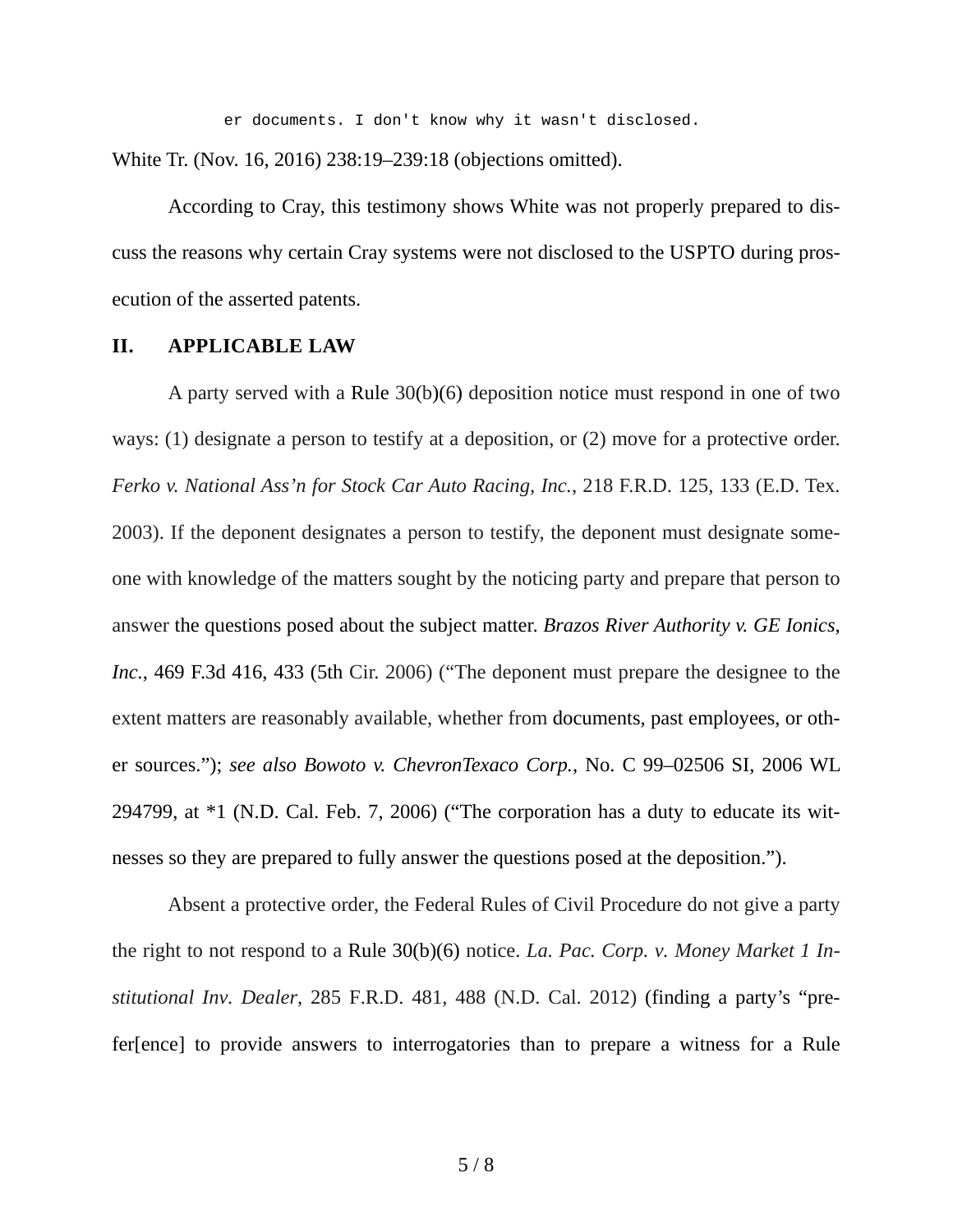30(b)(6) deposition" irrelevant). "If a corporation has knowledge or a position as to a set of alleged facts or an area of inquiry, [its designees] must present the position, give reasons for the position, and, more importantly, stand subject to cross-examination." *United States v. Taylor*, 166 F.R.D. 356, 362 (M.D.N.C. 1996).

### **III. DISCUSSION**

Based on a review of White's testimony, including the Red Storm and T3E testimony cited above, the Court agrees White was not adequately educated about why certain Cray systems were not disclosed to the USPTO. For example, White did not talk to anyone involved in prosecution of the '909 patent. White Tr. (Nov. 16, 2016) 155:21–25. Moreover, White didn't talk to anyone about reasons for disclosing or not disclosing the Red Storm or T3E systems to the USPTO. *Id.* 158:3–19. Instead, White relied on Raytheon's company policies and honesty as the basis for his 30(b)(6) testimony that Raytheon *would have* disclosed the systems if they were material. In other words, he testified about what *would have* happened if the policies were followed—not *whether* the policies were followed. *Id.*

Of course, Raytheon, through its designee, may take the position it has no knowledge on a topic, but it may not do so without a reasonable investigation about that topic. *Brazos River Authority v. GE Ionics, Inc.*, 469 F.3d 416, 433 (5th Cir. 2006) ("The deponent must prepare the designee to the extent matters are reasonably available, whether from documents, past employees, or other sources."); *see also [Bowoto v. Chev](https://1.next.westlaw.com/Link/Document/FullText?findType=Y&serNum=2008378594&pubNum=0000999&originatingDoc=I610c0dd6fc6211e1b343c837631e1747&refType=RP&originationContext=document&transitionType=DocumentItem&contextData=(sc.History*oc.UserEnteredCitation))ronTexaco Corp.*[, No. C 99–02506 SI, 2006 WL 294799, at \\*1 \(N.D. Cal. Feb. 7, 2006\)](https://1.next.westlaw.com/Link/Document/FullText?findType=Y&serNum=2008378594&pubNum=0000999&originatingDoc=I610c0dd6fc6211e1b343c837631e1747&refType=RP&originationContext=document&transitionType=DocumentItem&contextData=(sc.History*oc.UserEnteredCitation))

6 / 8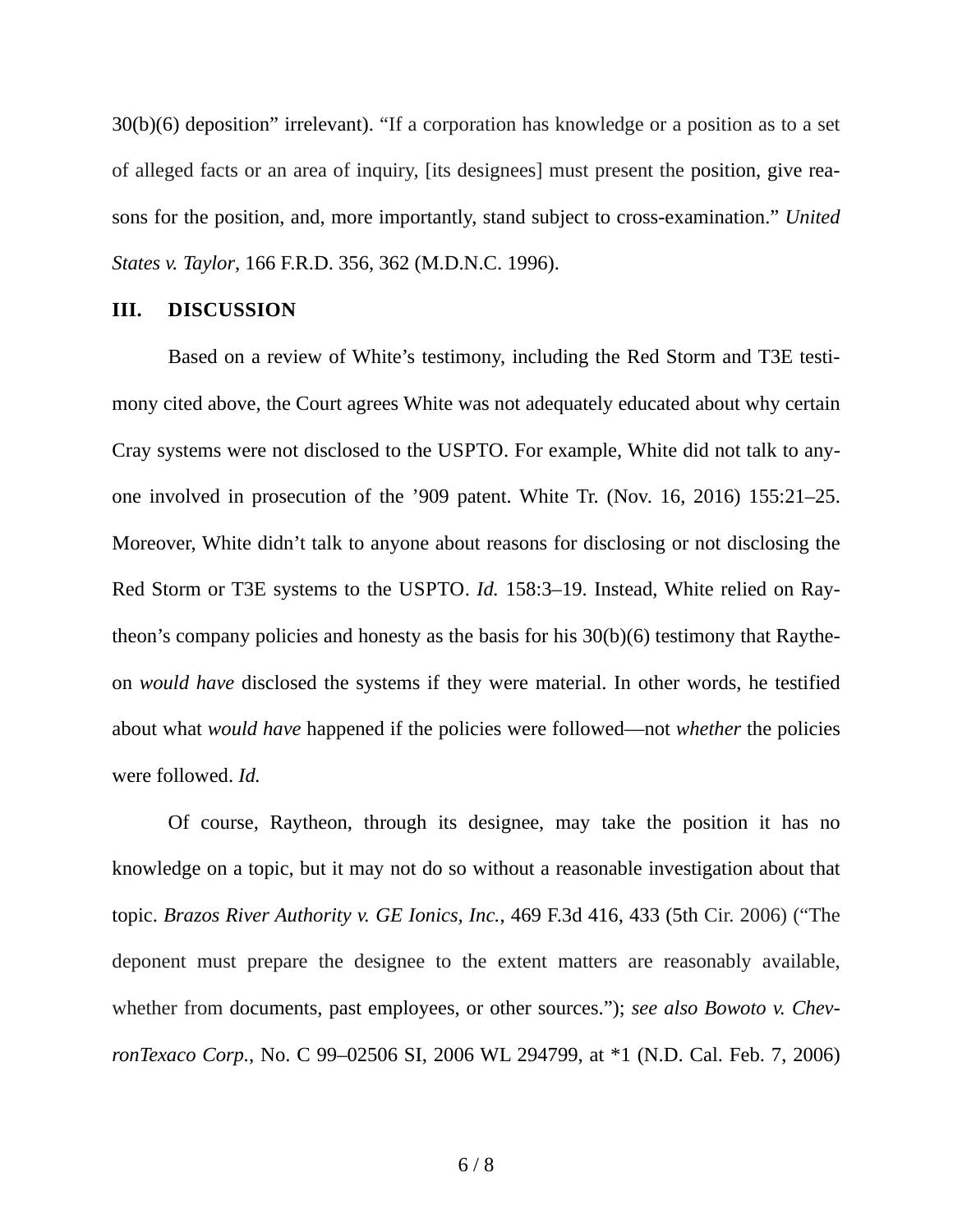("The corporation has a duty to educate its witnesses so they are prepared to fully answer the questions posed at the deposition."). Here, however, White's testimony shows Raytheon did not educate him about the reasons, if any, why certain systems were not disclosed. In fact, he didn't even know *whether* the T3E system had been disclosed. White Tr. 239:6–18. That is necessary and readily attainable knowledge to testify about Topic 16.

In its opposition, Raytheon makes two general points. Mainly, Raytheon argues Cray's 30(b)(6) topics are cumulative of Cray's interrogatories and better addressed through other types of discovery. Raytheon's Resp. [Dkt. # 115] at 5–6. Raytheon also argues Cray's topics are overly broad, are directed to legal contentions, and seek irrelevant information. *Id.* at 3–5.

These arguments are not persuasive. For one, the Rules don't give Raytheon the right to ignore a 30(b)(6) notice and instead rely on previously submitted interrogatory responses. *See La. Pac. Corp. v. Money Market 1 Institutional Inv. Dealer*, 285 F.R.D. 481, 488 (N.D. Cal. 2012); *Ferko v. National Ass'n for Stock Car Auto Racing, Inc.*, 218 F.R.D. 125, 133 (E.D. Tex. 2003). And while some of Cray's topics may be overly broad, Topic 16—at least as it concerns Cray's systems—is not.

As to Cray's claim that Topic 16 "is an allegation, not a topic," Raytheon's Resp. [Dkt. 115] at 3, the Court disagrees—at least so far as it would excuse Raytheon from designating an educated witness to provide testimony. Even if Topic 16 is more of an allegation than a topic, Raytheon may still have knowledge or a position about it, which